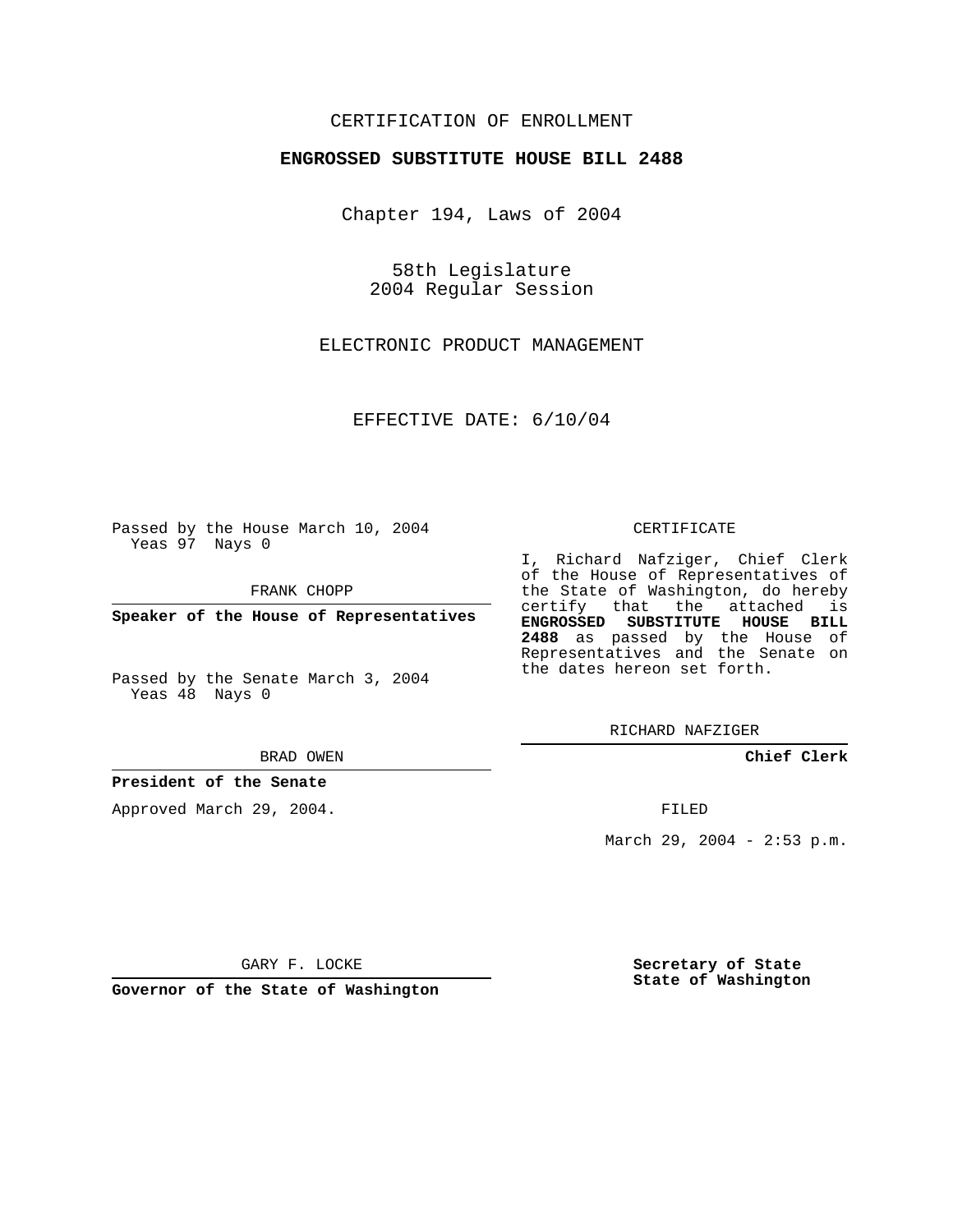# **ENGROSSED SUBSTITUTE HOUSE BILL 2488** \_\_\_\_\_\_\_\_\_\_\_\_\_\_\_\_\_\_\_\_\_\_\_\_\_\_\_\_\_\_\_\_\_\_\_\_\_\_\_\_\_\_\_\_\_

\_\_\_\_\_\_\_\_\_\_\_\_\_\_\_\_\_\_\_\_\_\_\_\_\_\_\_\_\_\_\_\_\_\_\_\_\_\_\_\_\_\_\_\_\_

AS AMENDED BY THE SENATE

Passed Legislature - 2004 Regular Session

## **State of Washington 58th Legislature 2004 Regular Session**

**By** House Committee on Fisheries, Ecology & Parks (originally sponsored by Representatives Cooper, Campbell, Hunt, Romero, O'Brien, Chase, Sullivan, Ruderman, Dunshee, Wood and Dickerson)

READ FIRST TIME 02/09/04.

 1 AN ACT Relating to electronic product management; creating a new 2 section; and providing an expiration date.

3 BE IT ENACTED BY THE LEGISLATURE OF THE STATE OF WASHINGTON:

 NEW SECTION. **Sec. 1.** (1) The department of ecology, in consultation with the solid waste advisory committee created under RCW 70.95.040, shall conduct research and develop recommendations for implementing and financing an electronic product collection, recycling, and reuse program. The department and the solid waste advisory committee shall consult with stakeholders including persons who represent covered electronic product manufacturers, covered electronic product retailers, waste haulers, electronics recyclers, charities, cities, counties, environmental organizations, public interest organizations, and other interested parties that have a role or interest in the collection, reuse, and recycling of covered electronic products.

16 (2) The department shall identify and evaluate existing projects 17 and encourage new pilot projects for covered electronic product 18 collection, recycling, and reuse that allow for new information to be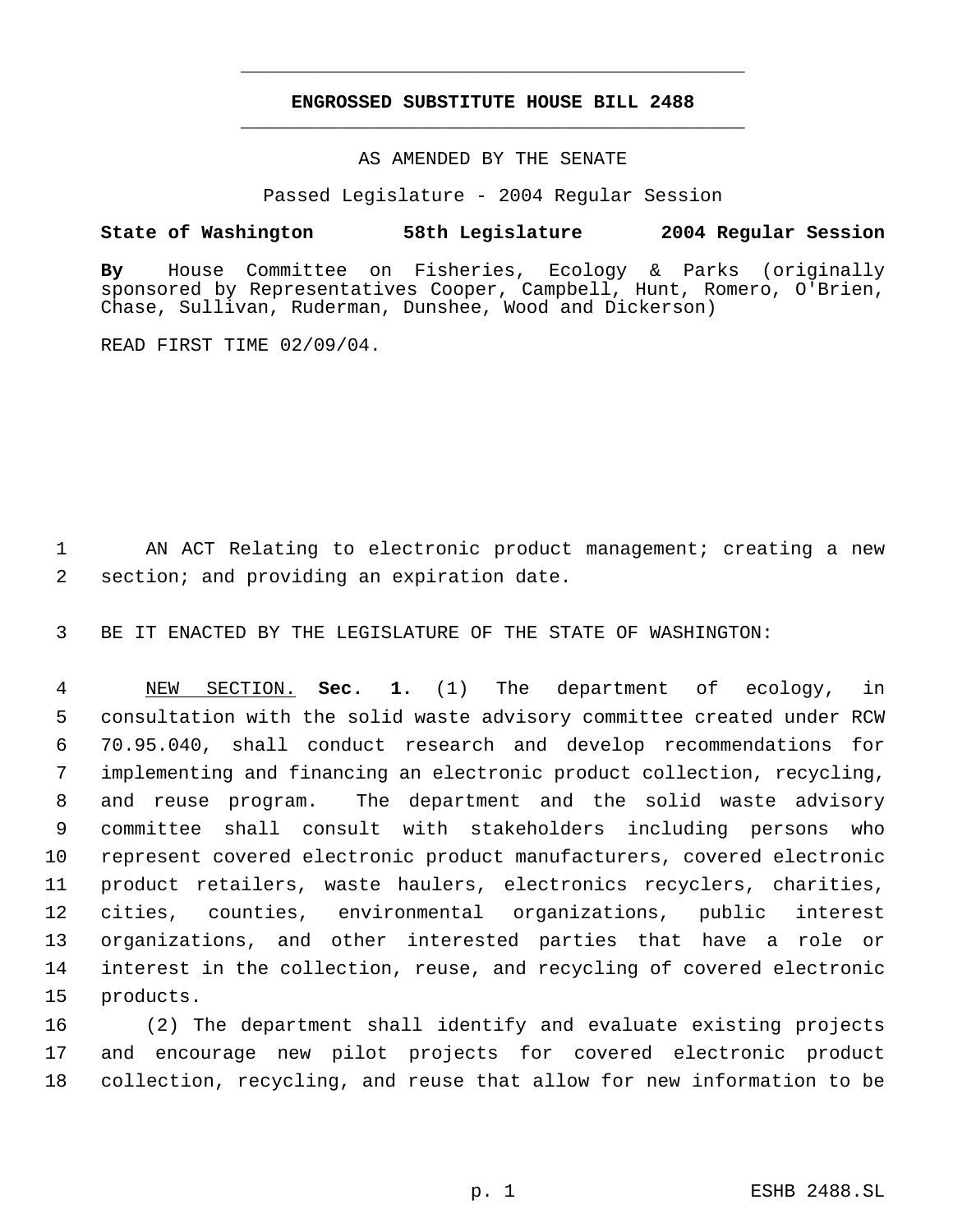obtained. In evaluating new and existing projects, factors to be considered include:

(a) Urban versus rural recycling challenges and issues;

(b) The involvement of covered electronic product manufacturers;

 (c) Different methods of financing the collection, reuse, and recycling programs for covered electronic products;

 (d) The impact of the approach on local governments, nonprofit 8 organizations, waste haulers, and other stakeholders;

(e) How to address historic and orphan waste; and

 (f) The effect of landfill bans on collection and recovery of covered electronic products.

(3) The department shall also:

 (a) Examine existing programs and infrastructure for reuse and recycling of electronic waste;

 (b) Compile information on electronic product manufacturers' 16 covered electronic product collection, recycling, and reuse programs;

 (c) Review existing data on the costs to collect, transport, and recycle electronic waste;

 (d) Develop possible performance measures to assess the effectiveness of collection, reuse, and recycling of covered electronic products;

 (e) Develop a description of what could be accomplished voluntarily and what would require regulation or legislation if needed to implement the recommended statewide collection, recycling, and reuse program for covered electronic products;

 (f) Research the potential impacts of recycling or reusing electronic waste on jobs, recycling infrastructure, and economic development;

 (g) Evaluate the suitability of lined and unlined facilities for the disposal of covered electronic products;

 (h) Explore state financial incentives for developing business opportunities and jobs in the area of covered electronic product recycling and reuse infrastructure;

 (i) Develop and assess ways to establish and finance a statewide collection, reuse, and recycling program for covered electronic products;

 (j) Work with the federal environmental protection agency, other federal agencies, and interested stakeholders to: